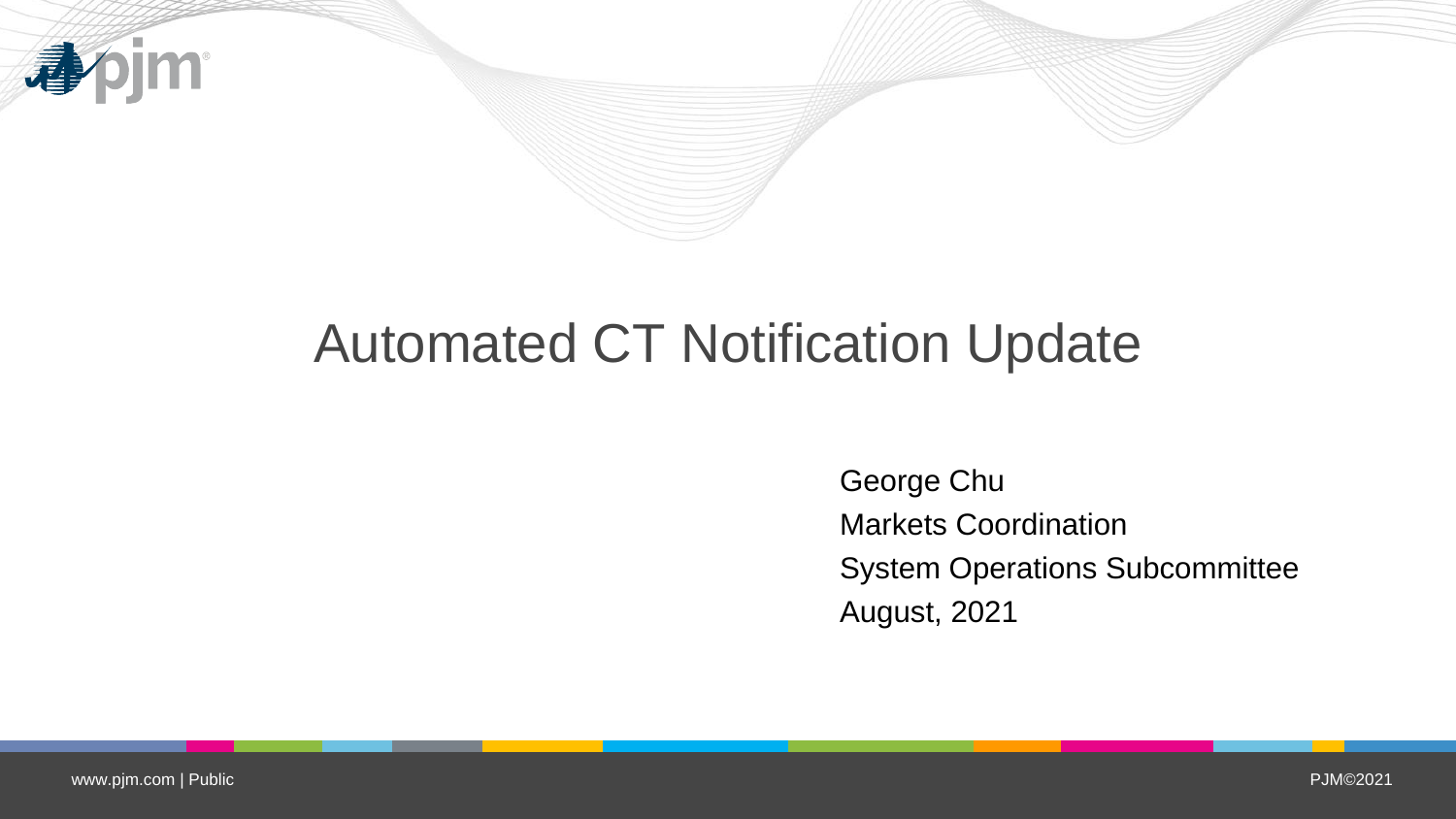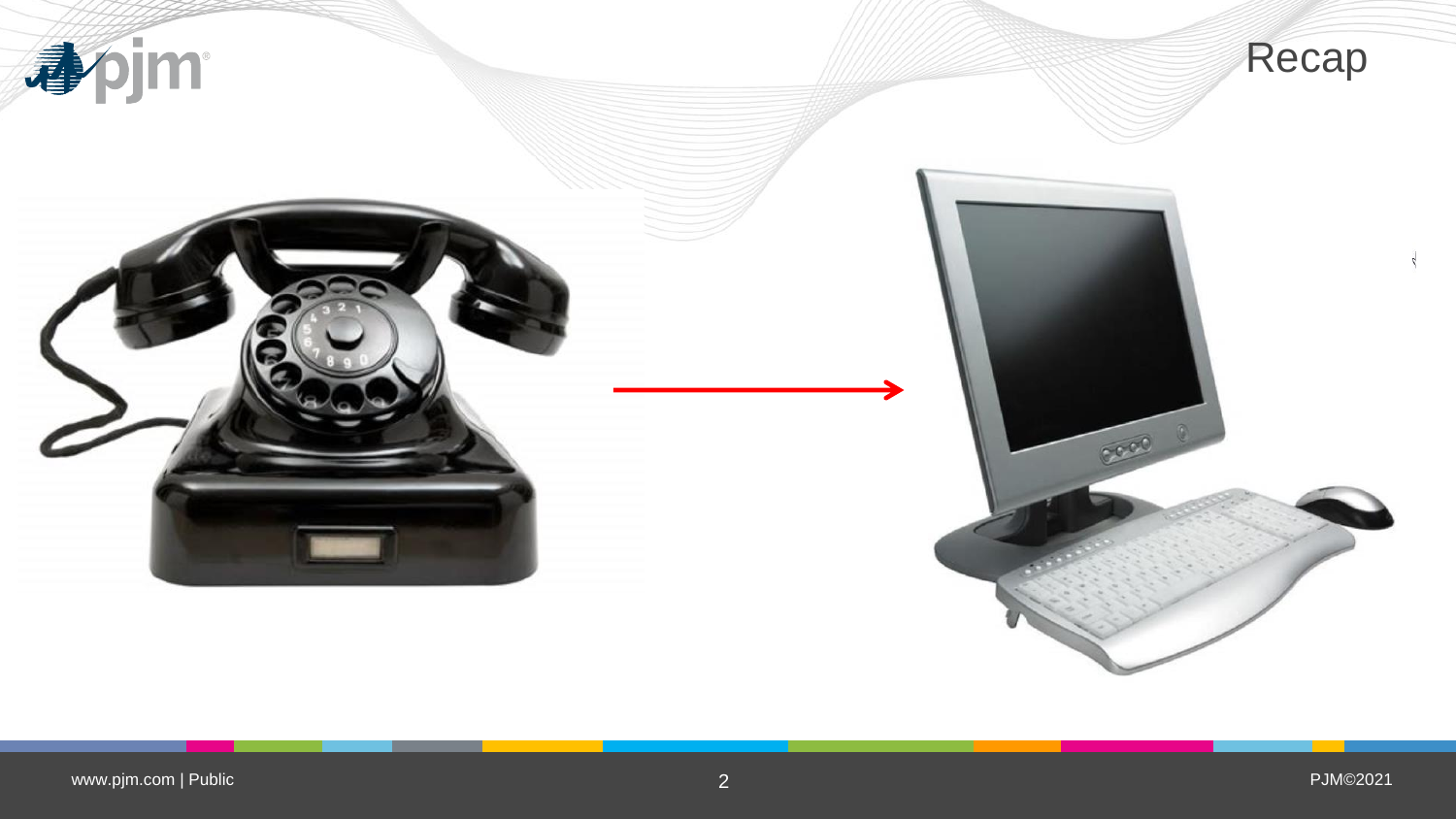

- Increase efficiency by reducing Participant and PJM Operators phone time
- Compliant and Auditable
- Enhance Reliability
- Mandatory for all CTs in the future and may expand to other units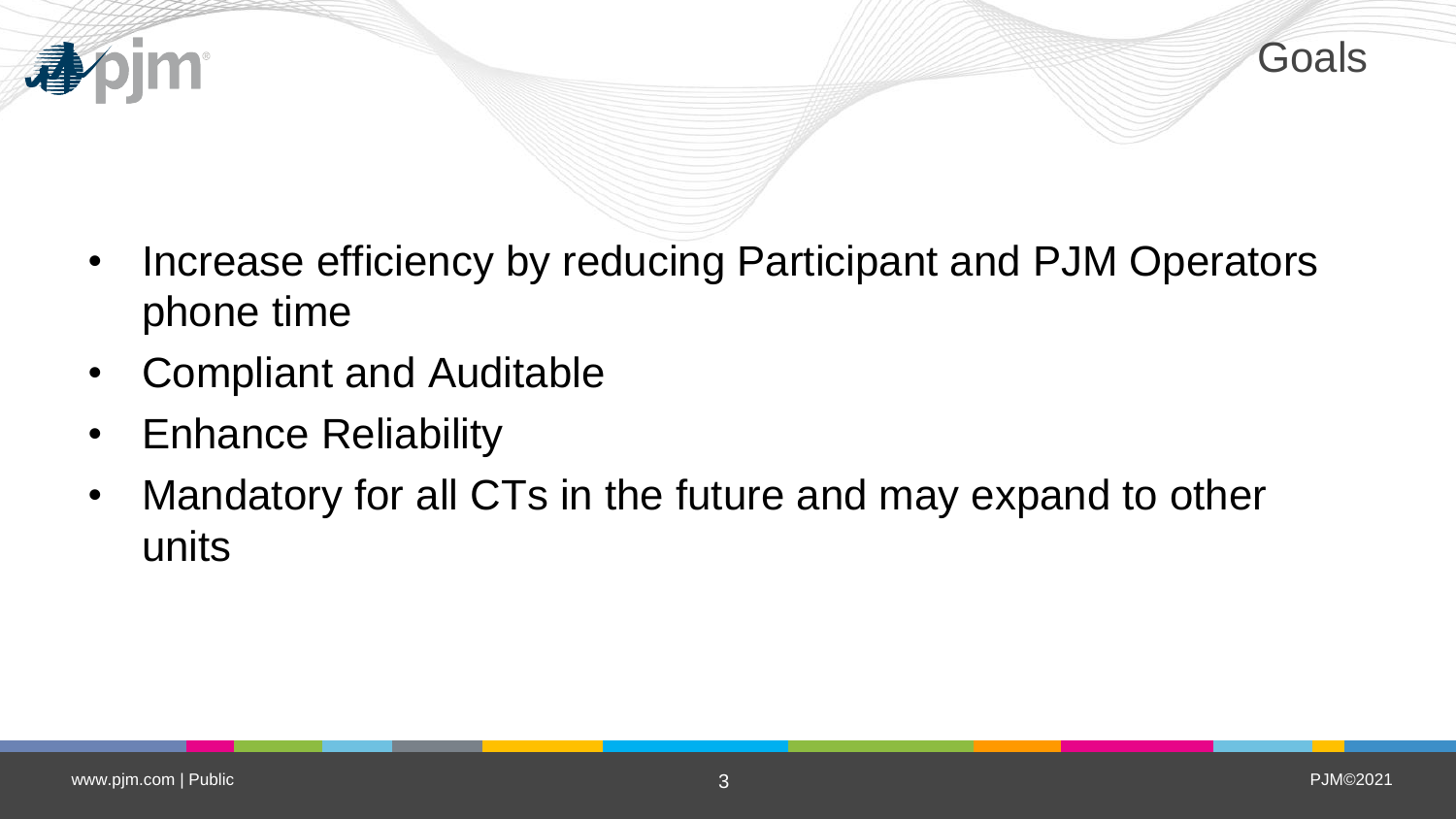



- Applies to CT's called in Real-Time
- Automatically Call On/Call Off CT's efficiently and timely through the exchange of SCADA data via ICCP or DNP
	- 3 additional SCADA points exchanged between PJM and the MOC or GOP.
- Similar to other RTO Implementations (ISO-NE, CAL ISO, SPP,MISO)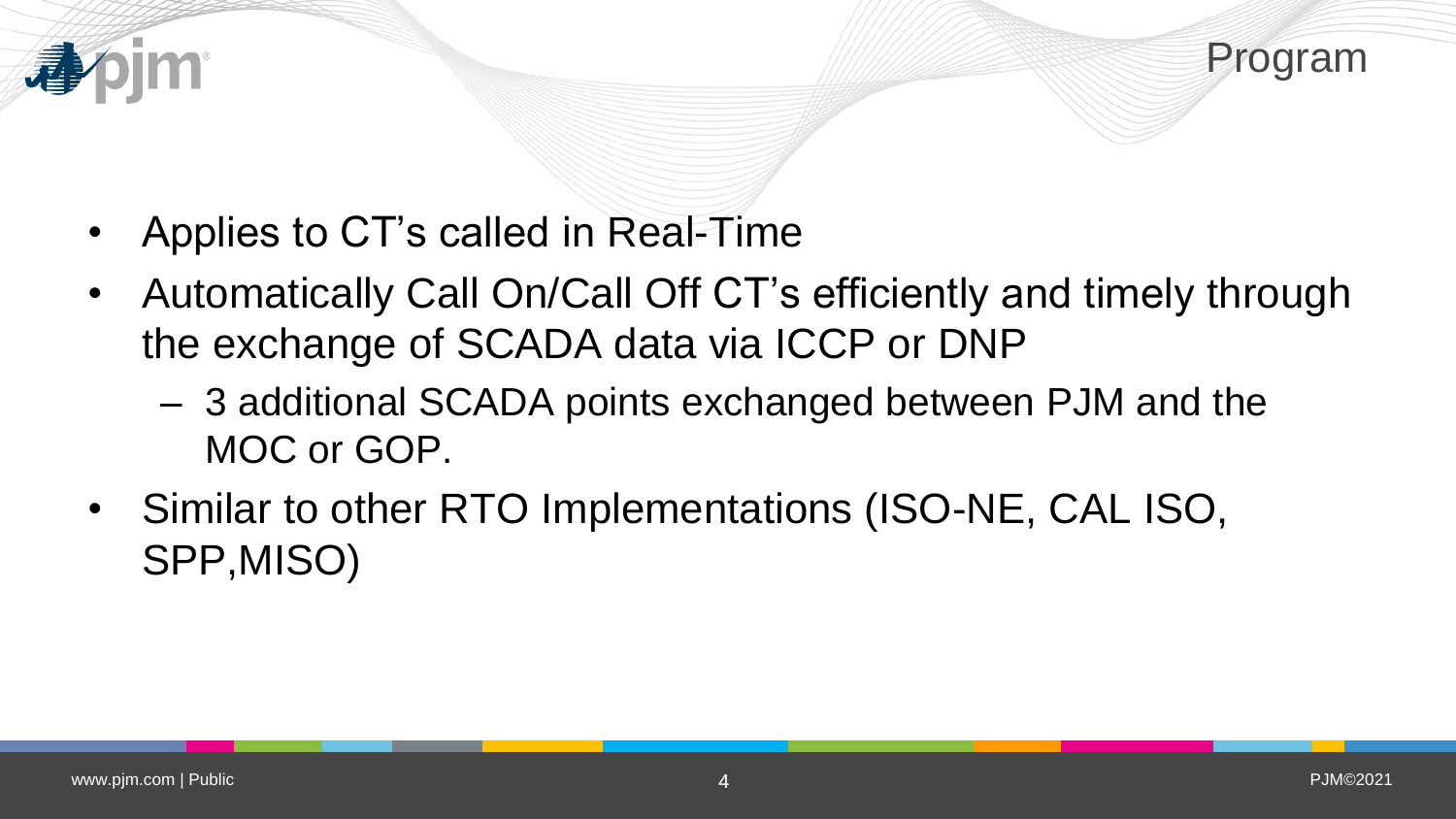

## ACN Call On and Off Flow Chart

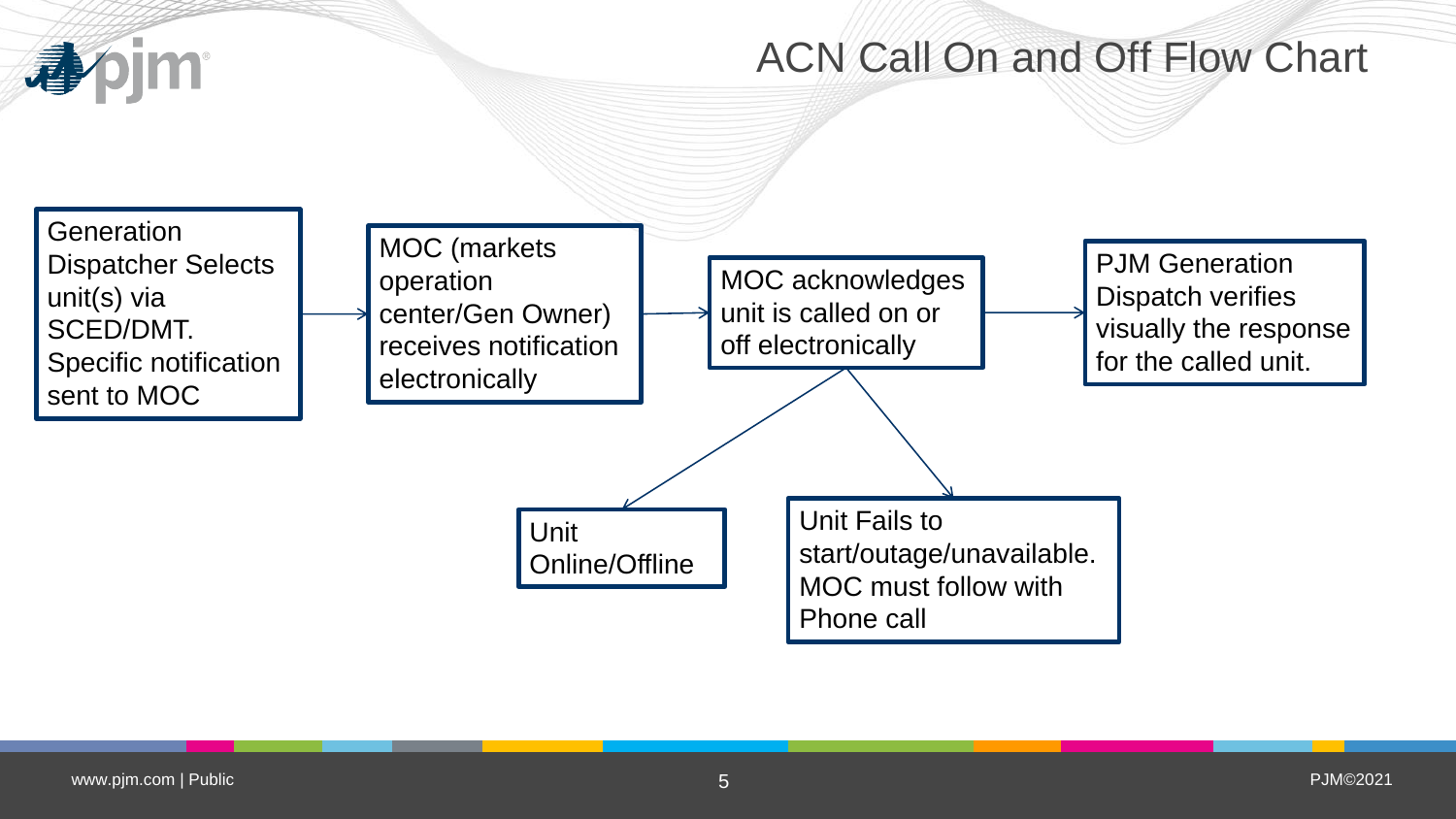

## Program Status

- Pilot was activated November of 2020!
- 6 CTs active in the program
- 11 additional CTs currently scheduled to participate

| 2020                                               | 2021                                                        | 2022                                                                                                               | 2023                                      |
|----------------------------------------------------|-------------------------------------------------------------|--------------------------------------------------------------------------------------------------------------------|-------------------------------------------|
| <b>Pilot Start</b>                                 | <b>Pilot Expansion</b>                                      | <b>Proposed Phased Implementation</b>                                                                              | <b>Proposed Completion</b>                |
|                                                    |                                                             |                                                                                                                    |                                           |
| * Initial Software Rollout<br>* Single Participant | * Phase in Additional Participants<br>* Implement learnings | * Updates based on feedback<br>* PJM Software Enhancements<br>* MOC/GO Software Changes<br>* CT enablement for ACN | * All remaining CTs expected to adopt ACN |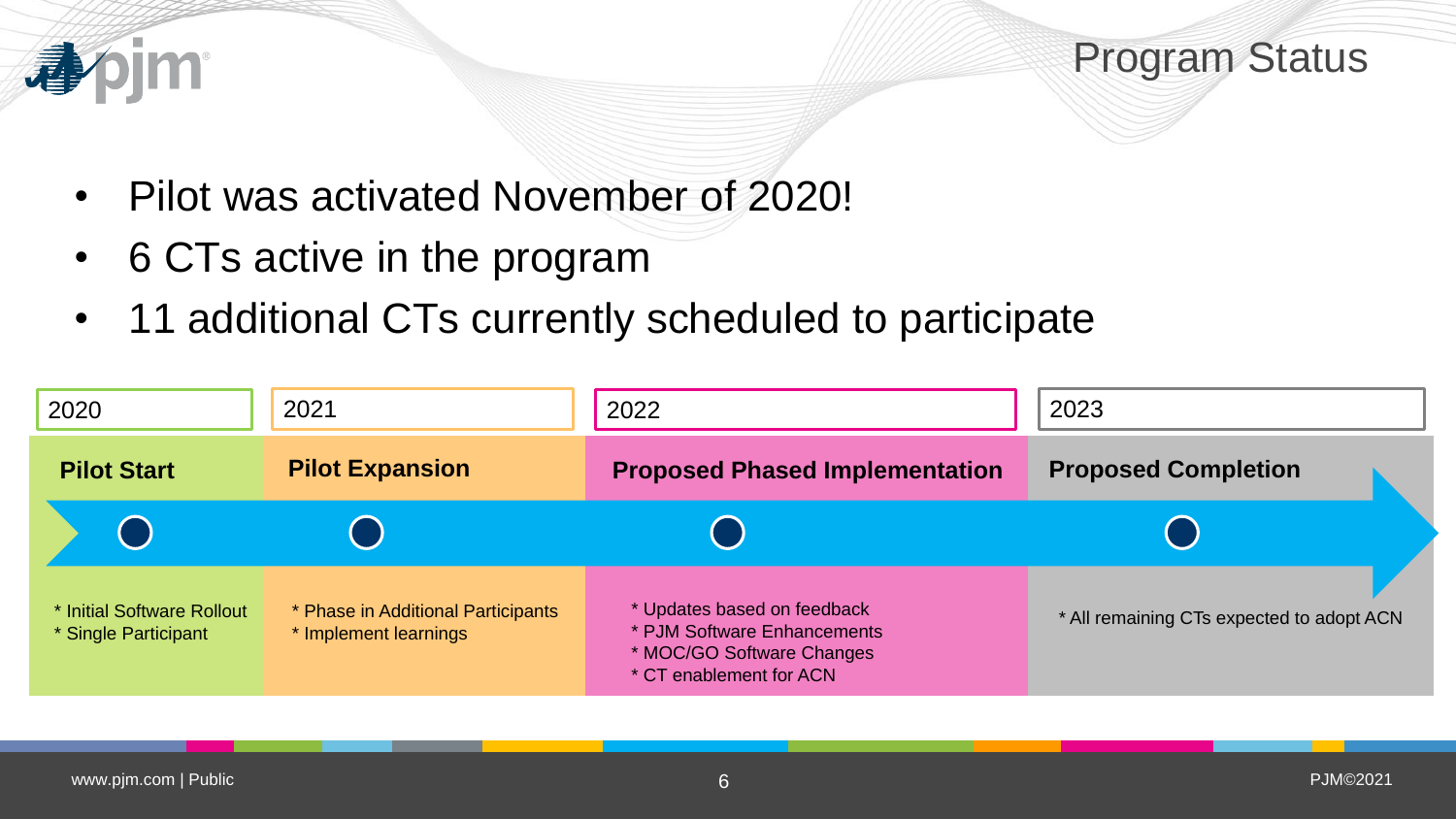

#### Program Memberships

- External Requirements/FAQ
	- [https://www.pjm.com/markets-and-operations/etools/automated](https://www.pjm.com/markets-and-operations/etools/automated-combustion-turbine-notification-program)combustion-turbine-notification-program
		- Requires PJM Account Manager Account and Access Request
- Program Contacts
	- [George.Chu@pjm.com](mailto:George.Chu@pjm.com)
	- PJM Client Manager